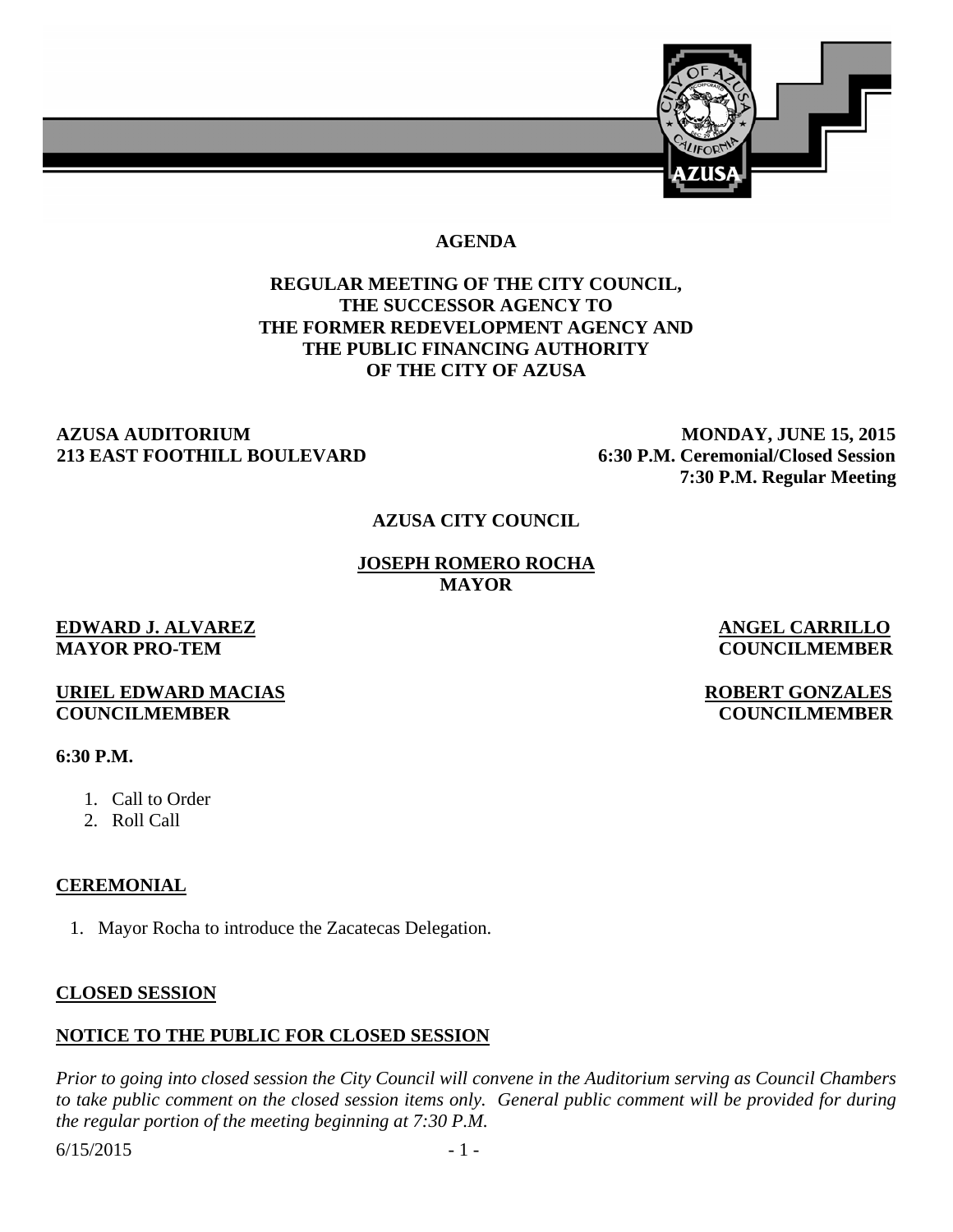# 1. **CONFERENCE WITH LABOR NEGOTIATORS Pursuant to California Government Code, Section 54957.6.**

City Negotiators: Troy L. Butzlaff, City Manager and Amelia Ayala, Human Resources Director Organizations: ACEA (Azusa City Employee Association), CAPP (Civilian Association of Police Personnel), AMMA (Azusa Middle Management Association), and Executive Management Employees (Unrepresented).

### 2. **REAL PROPERTY NEGOTIATIONS Pursuant to California Government Code Section 54956.8**

|                          | Agency Negotiators: Troy L. Butzlaff, City Manager and Kurt Christiansen, Community Development |
|--------------------------|-------------------------------------------------------------------------------------------------|
|                          | Director.                                                                                       |
|                          | Negotiating Party: Richard Montgomery and Ray Baker, Lamar Outdoor Advertising.                 |
|                          | Under Negotiation: Price & Terms of Property Lease.                                             |
| <b>Property Address:</b> | 106 South Azusa Avenue, Azusa, California, APN 8611-036-012.                                    |

# **NOTICE TO THE PUBLIC FOR REGULAR MEETING**

*In compliance with Government code Section 54957.5, copies of staff reports or other written documentation relating to each item of business referred to on the Agenda are in file on the Office of the City Clerk - 213 E. Foothill Blvd.; copies for public view are in the Azusa City Library - 729 N. Dalton Ave., Azusa Police Department Lobby - 725 N. Alameda Ave., and the City of Azusa Web Page www.ci.azusa.ca.us. Persons who*  wish to speak during the Public Participation portion of the Agenda or on a Public Hearing item, shall fill out a *card requesting to speak and shall submit it to the City Clerk prior to the start of the City Council meeting. Cards submitted after 7:30 P.M. will not be accepted.* 

# **7:30 P.M. - REGULAR MEETING OF THE CITY COUNCIL THE SUCCESSOR AGENCY AND THE PUBLIC FINANCING AUTHORITY.**

# **A. PRELIMINARY BUSINESS**

- 1. Call to Order
- 2. Roll Call
- 3. Pledge to the Flag
- 4. Invocation Reverend Jesse Aramburo, Canyon Christian Fellowship

# **B. PUBLIC PARTICIPATION**

*This time has been set aside for persons in the audience to make public comments on items within the subject matter jurisdiction of the council/agency board that are not listed on this agenda or are listed on this agenda as an item other than a public hearing item. Members of the audience will have the opportunity to address the city council/agency board about public hearing items at the time the public hearing is held. Under the provisions of the Brown Act, the council/agency board is prohibited from taking action on oral requests, but may refer the matter to staff or to a subsequent meeting. The council/agency board will respond after public comment has been received. Each person or representative of a group shall be allowed to speak without interruption for up to five (5) continuous minutes, subject to compliance with applicable meeting rules. Questions to the speaker or responses to the speaker's questions or comments shall be handled after the speaker has completed his/her comments. Public Participation will be limited to sixty (60) minutes.*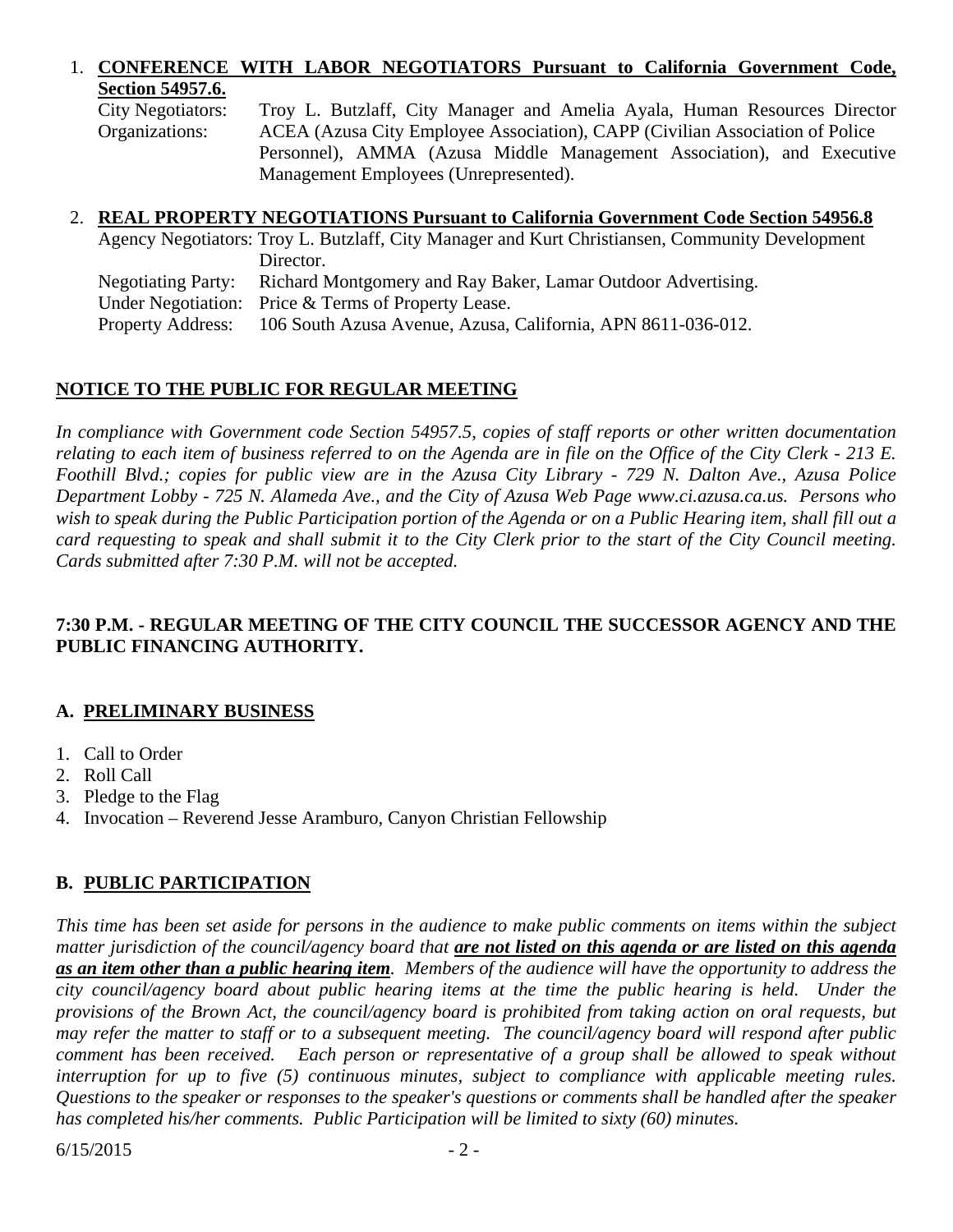### **C. REPORTS, UPDATES, AND ANNOUNCEMENTS FROM STAFF/COUNCIL**

### 1. **DESIGNATION OF VOTING DELEGATE AND ALTERNATE TO ATTEND THE LEAGUE OF CALIFORNIA CITIES ANNUAL CONFERENCE, SEPTEMBER 30 - OCTOBER 2, 2015, IN SAN JOSE, CALIFORNIA.**

### **RECOMMENDED ACTION**:

Appoint one (1) delegate and one (1) alternate to represent the City at the League of California Cities Annual Conference 2015.

- 2. Staff to provide information on 4th of July Fireworks.
- 3. Councilmember Macias: Request for staff to look into a possible moratorium and/or ordinance on massage parlors.

### **D. SCHEDULED ITEMS**

# **CONVENE JOINTLY AS THE CITY COUNCIL, AZUSA UTILITY BOARD (SPECIAL SESSION), THE SUCCESSOR AGENCY TO THE FORMER REDEVELOPMENT AGENCY, AND THE AZUSA PUBLIC FINANCING AUTHORITY TO CONSIDER THE FOLLOWING:**

# 1. **FISCAL YEAR 2015-2016 CITY, UTILITIES, SUCCESSOR AGENCY TO THE FORMER REDEVELOPMENT AGENCY OF THE CITY OF AZUSA, AND AZUSA PUBLIC FINANCING AUTHORITY, BUDGET ADOPTION.**

#### **RECOMMENDED ACTION**:

 City Council and respective Boards formally adopt the Fiscal Year 2015/16 Operating and Capital Improvement Project Budgets for the City, Azusa Light and Water ("Utility"), the Successor Agency to the former Redevelopment Agency of the City of Azusa ("Agency") and the Azusa Public Financing Authority ("APFA") as proposed at the May 26, 2015 Budget Workshop together with such amendments as they should desire, and adopt the following Resolutions:

- a) Waive further reading and adopt Resolution No. 2015-C26 adopting the budget and approving appropriations for the City of Azusa for the fiscal year commencing July 1, 2015 and ending June 30, 2016;
- b) Waive further reading and adopt Resolution No. UB-9-2015, adopting the budget and approving appropriations for Utility for the fiscal year commencing July 1, 2015 and ending June 30, 2016;
- c) Waive further reading and adopt Resolution No. 2015-R10, adopting the budget and approving appropriations for the Successor Agency for the fiscal year commencing July 1, 2015 and ending June 30, 2016; and
- d) Waive further reading and adopt Resolution No. 2015-P1, adopting the budget and approving appropriations for the APFA for the fiscal year commencing July 1, 2015 and ending June 30, 2016.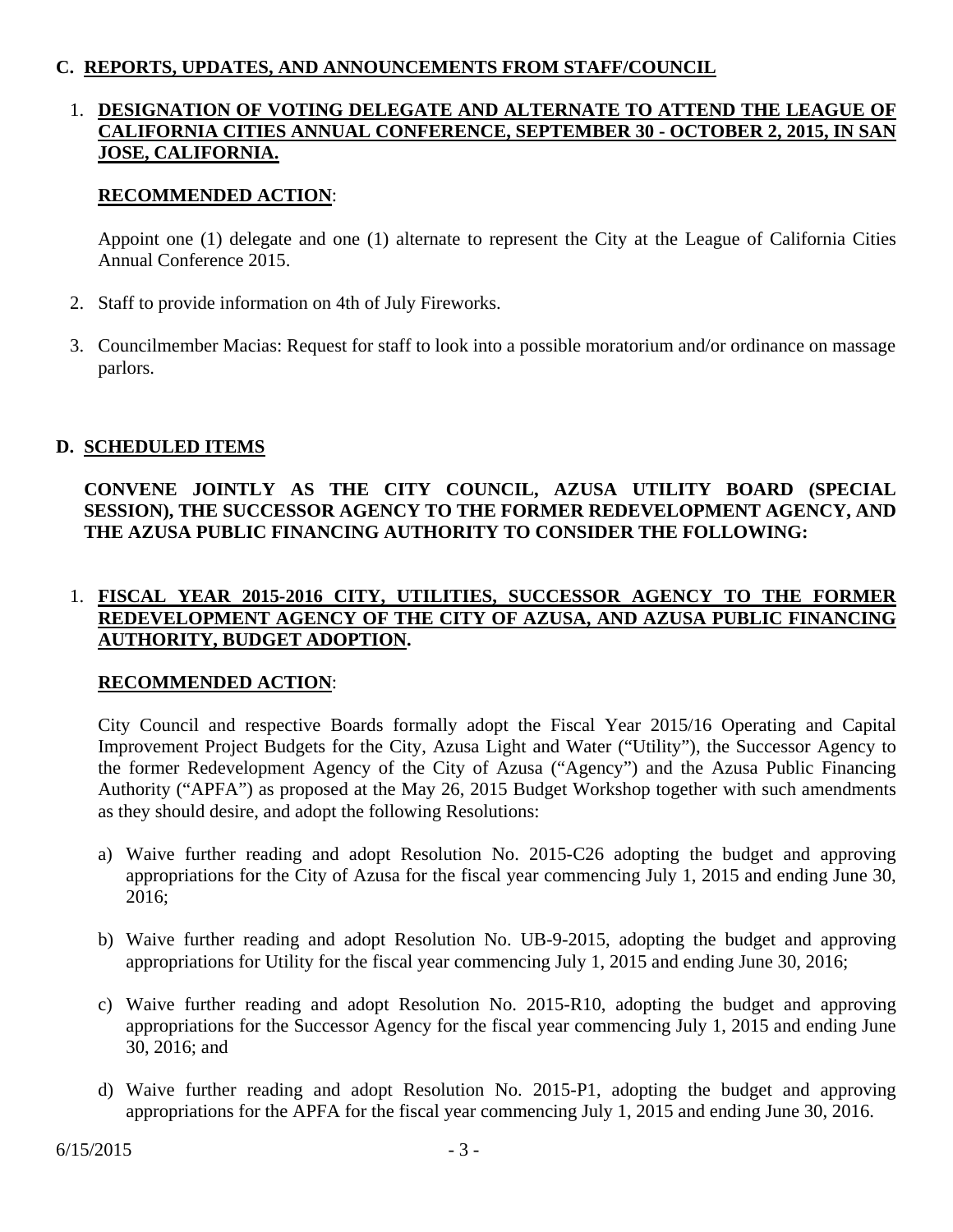**THE UTILITY BOARD AND AZUSA PUBLIC FINANCING AUTHORITY TO ADJOURN, AND THE SUCCESSOR AGENCY TO THE FORMER REDEVELOPMENT AGENCY AND CITY COUNCIL TO CONTINUE.** 

### 2. **PUBLIC HEARING – 2015 REFUSE RATE ADJUSTMENT**.

### **RECOMMENDED ACTION:**

 Open the Public Hearing, receive public testimony, close the Public Hearing, waive further reading and adopt Resolution No. 2015-C27 approving the annual refuse collection rate adjustment for Athens Services effective July 1, 2015.

# 3. **PUBLIC HEARING – 2015 JUSTICE ASSISTANCE GRANT (JAG) APPLICATION.**

### **RECOMMENDED ACTION:**

Open the Public Hearing, receive public testimony, close the Public Hearing; authorize the City Manager and/or Police Chief to submit a grant application to the U.S. Department of Justice for the purchase of specified equipment; and authorize the City Manager to execute all contracts, reports, and other documents required for receiving such funds pursuant to the terms and conditions of the U.S. Department of Justice.

# **E. CONSENT CALENDAR**

The *Consent Calendar adopting the printed recommended actions will be enacted with one vote. If Councilmembers or Staff wishes to address any item on the Consent Calendar individually, it will be considered under SPECIAL CALL ITEMS.* 

# 1. **MINUTES OF THE SPECIAL MEETING OF MAY 26, 2015 AND THE REGULAR MEETING OF JUNE 1, 2015**.

#### **RECOMMENDED ACTION:**

Approve minutes as written.

# 2. **RESOLUTION AUTHORIZING PAYMENT OF WARRANTS BY THE CITY**.

#### **RECOMMENDED ACTION**:

Adopt Resolution No. 2015-C28 allowing certain claims and demands and specifying the funds out of which the same are to be paid.

# 3. **HUMAN RESOURCES ACTION ITEMS.**

#### **RECOMMENDED ACTION**:

Approve Personnel Action Requests in accordance with the City of Azusa Civil Service Rules and applicable Memorandum of Understanding(s).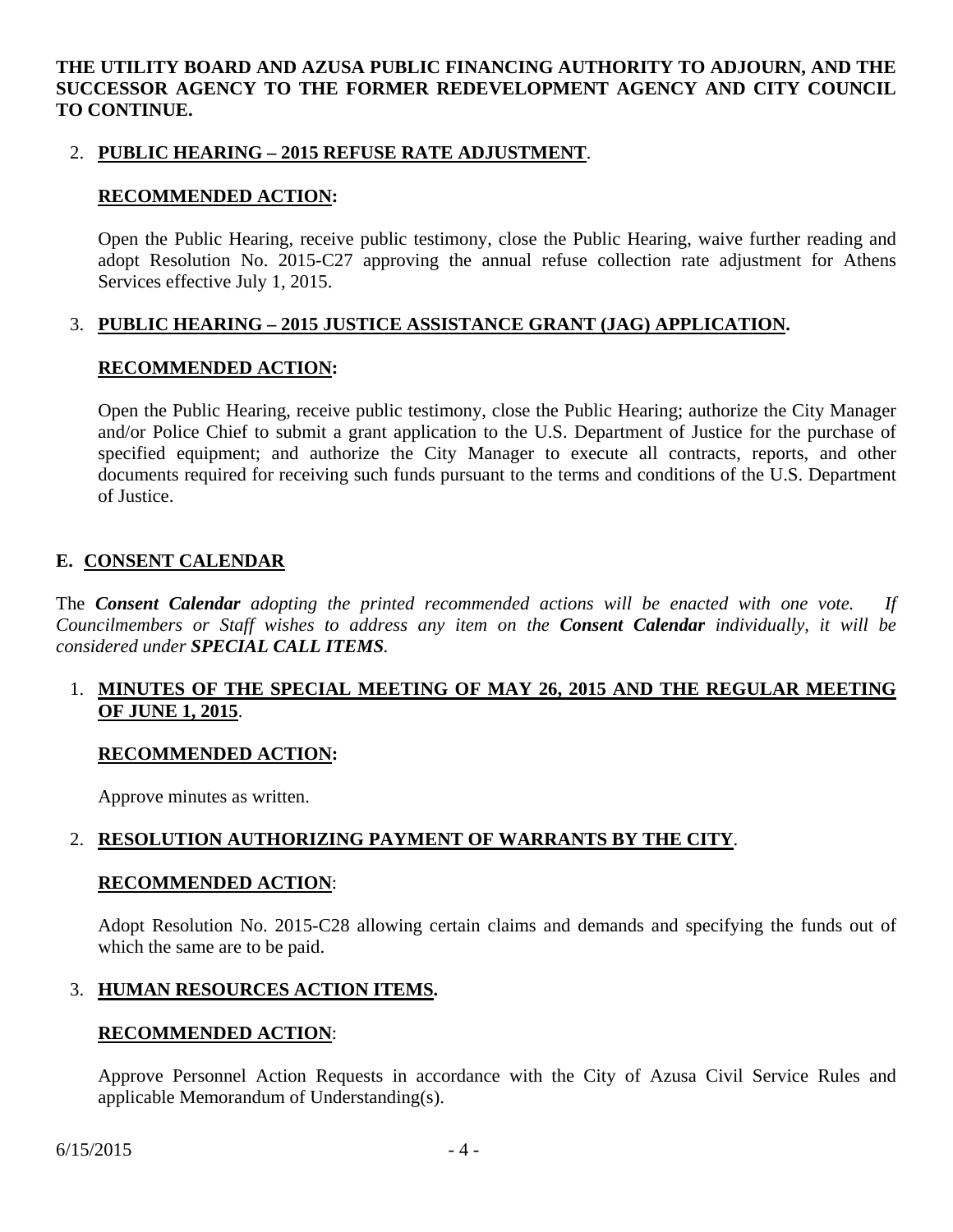## 4. **PARTICIPATION IN THE UNITED STATES DEPARTMENT OF VETERANS AFFAIRS, NON-PAID WORK EXPERIENCE (NPWE) INTERNSHIP PROGRAM.**

### **RECOMMENDED ACTION**:

Approve an agreement with the United States Department of Veterans Affairs for the provision of nonpaid work experience; authorize the Mayor to execute the agreement, in a format acceptable to the City Attorney, on behalf of the City; and allow the Chief of Police or his designee, to oversee and facilitate the NPWE program, and to serve as the Certifying Authority for the purpose for complying with the terms of the agreement.

# 5. **CITY TREASURER'S STATEMENT OF CASH AND INVESTMENT BALANCES FOR THE MONTH OF APRIL 2015.**

### **RECOMMENDED ACTION**:

Receive, review and file the City Treasurer's Report for the City of Azusa for the month of April 2015.

# 6. **AGREEMENT FOR COST SHARING FOR THE INSTALLATION OF MONITORING EQUIPMENT AND MONITORING PURSUANT TO THE HARBOR TOXIC POLLUTANTS TMDL.**

#### **RECOMMENDED ACTION**:

Approve an Agreement with the Los Angeles Gateway Region Integrated Regional Water Management Joint Powers Authority for the estimated share cost of \$4,405.70 ( $1<sup>st</sup>$  year installation and operations) and \$2,403.70 (subsequent years); and authorize the City Manager to execute the Agreement, in a format acceptable to the City Attorney, on behalf of the City.

# 7. **SOLICT REQUEST FOR QUALIFICATIONS FOR ON-CALL PROFESSIONAL PLANNING SERVICES.**

#### **RECOMMENDED ACTION**:

Approve the scope of services and authorize staff to solicit Request for Qualifications for on-call professional planning services.

# 8. **EXTEND THE CURRENT AGREEMENT BETWEEN THE CITY AND VALLEYCREST FOR LANDSCAPE MAINTENANCE SERVICES FOR A PERIOD OF ONE YEAR, THROUGH JUNE 30, 2016**.

#### **RECOMMENDED ACTION**:

Approve an amendment to the existing agreement with ValleyCrest for landscape maintenance services, to extend the term of the agreement for an additional four (4) months, from July 1, 2015 through October 31, 2015, to facilitate a formal procurement process; and authorize the City Manager to execute the amendment in a form acceptable to the City Attorney.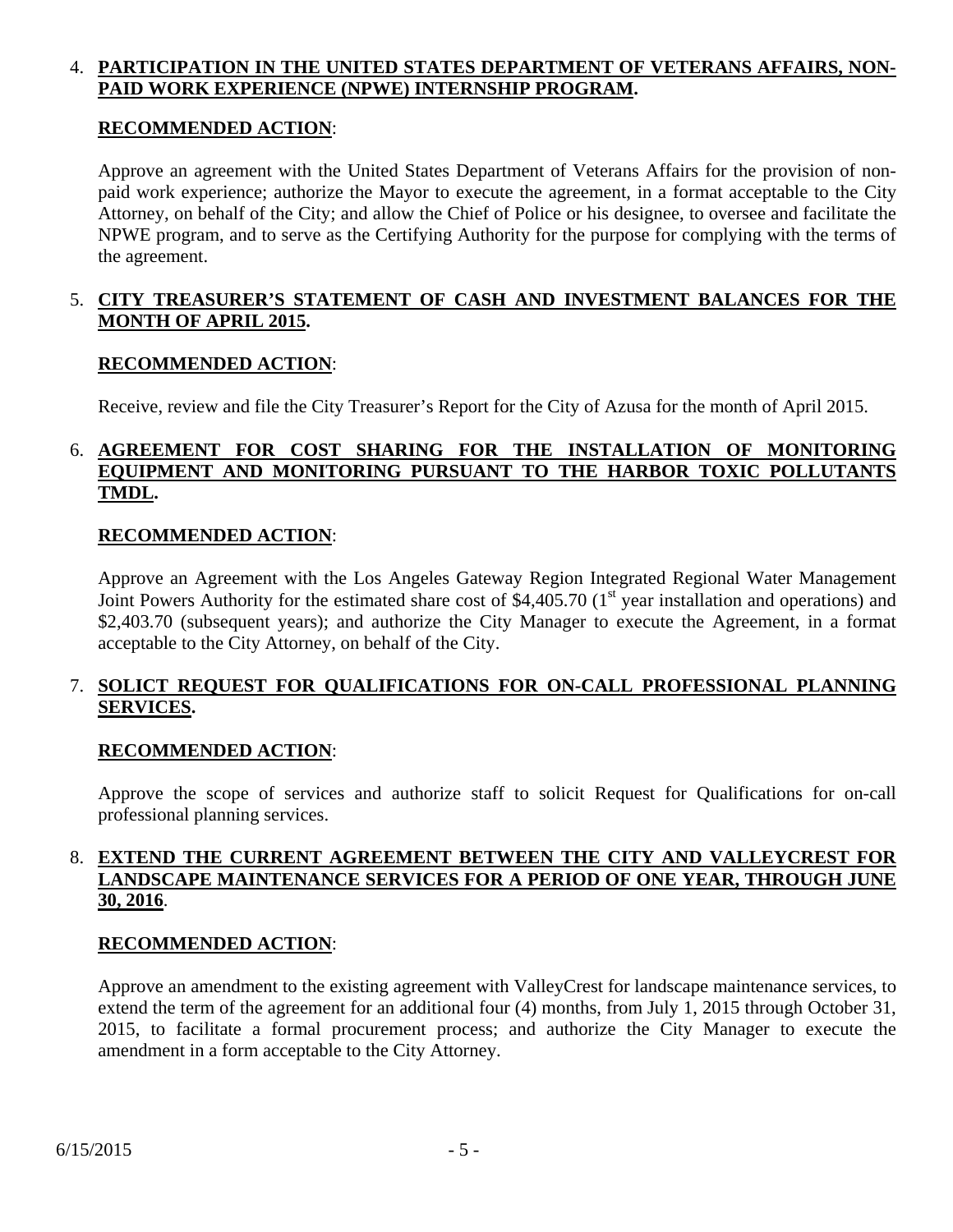# 9. **LETTER TO THE STATE WATER RESOURCES CONTROL BOARD REGARDING EXCESSIVE COSTS ASSOCIATED WITH IMPLEMENTATION OF THE ENHANCED WATERSHED MANAGEMENT PROGRAM.**

#### **RECOMMENDED ACTION**:

Authorize the Mayor to sign a letter to the State Water Resource Control Board expressing the City's concerns regarding the excessive costs associated with implementing the objectives identified in the Enhanced Watershed Management Program.

### 10. **APPROVAL OF A ONE YEAR EXTENSION WITH WEST COAST ARBORIST, INC. FOR TREES IN THE PUBLIC AND UTILIZING RIGHT OF WAYS.**

#### **RECOMMENDED ACTION**:

Adopt Resolution No. 2015-C29 temporarily suspending Azusa Municipal Code Section 2-516(h) relating to the length of the tree maintenance service contract; approve a one year extension with West Coast Arborist, Inc. for Tree Maintenance Services for trees in the public and utility right of ways; and authorize the Mayor to execute, in a form acceptable to the City Attorney, the one year extension.

### 11. **RESOLUTION APPROVING AND ADOPTING THE ANNUAL GANN APPROPRIATIONS LIMIT FOR FY 2015-16**.

#### **RECOMMENDED ACTION**:

 Adopt Resolution 2015-C30 approving and adopting the Annual Gann Appropriations Limit for the Fiscal Year 2015-16 in the amount of \$231,293,818.

# 12. **FOOTHILL TRANSIT REQUEST TO WAIVE FEES FOR THE USE OF THE AUDITORIUM TO CONDUCT A PUBLIC HEARING ON JULY 8, 2015, FROM 6 P.M. TO 8 P.M.**

#### **RECOMMENDED ACTION**:

 Consider the request from Foothill Transit, waive the rental fees, and allow them to use the Azusa Auditorium, on July 8, 2015, in order to conduct a Public Hearing/Community Meeting.

### **CONVENE JOINTLY WITH THE SUCCESSOR AGENCY TO THE FORMER REDEVELOPMENT AGENCY**

# **F**. **CITY AND SUCCESSOR AGENCY JOINT ITEM**.

# 1. **APPROVAL AND AUTHORIZATION TO EXECUTE RATIFICATION AND AMENDMENT AGREEMENT TO THE ENTERPRISE SITE PROMISSORY NOTE/LOAN AGREEMENT (229 S. AZUSA AVENUE) BETWEEN THE CITY OF AZUSA AND THE FORMER REDEVELOPMENT AGENCY TO THE CITY OF AZUSA.**